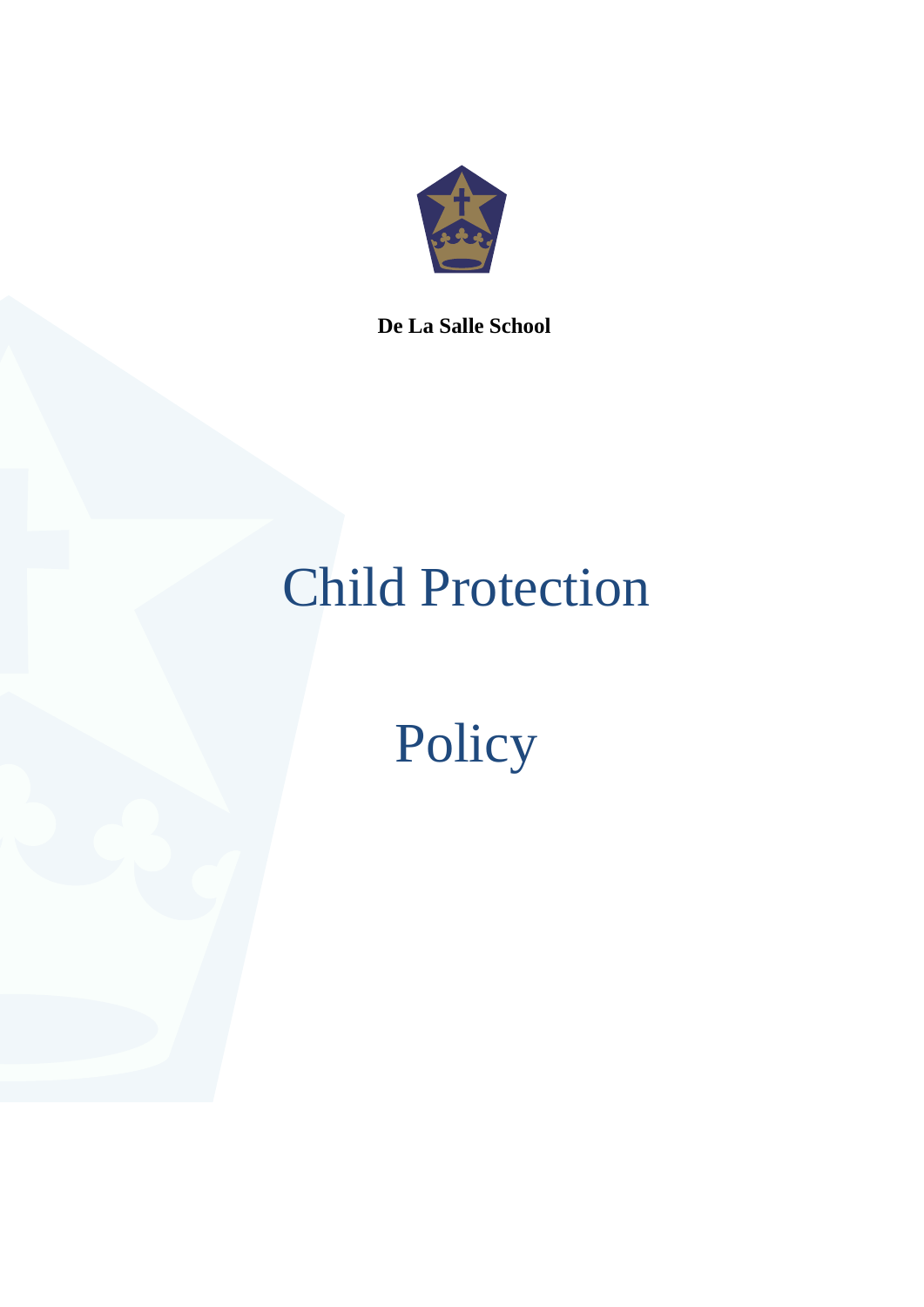# **CHILD PROTECTION POLICY FOR De La Salle SCHOOL**

# *APPROVED BY GOVERNORS 10 November 2021*

# *POLICY TO BE REVIEWED September 2022*

| <b>DESIGNATED SAFEGUARDING LEAD:</b><br>(DSL)                   | Mr David Fogarty                                                           |
|-----------------------------------------------------------------|----------------------------------------------------------------------------|
| <b>DEPUTY DESIGNATED</b><br><b>SAFEGUARDING LEAD:</b><br>(DDSL) | 2) Mrs Sarah Starling<br>3) Mr David Butler<br>4) Mrs Tracey Carlane-Smith |
| <b>DESIGNATED SAFEGUARDING</b><br><b>GOVERNOR:</b>              | Mr Liam Connolly                                                           |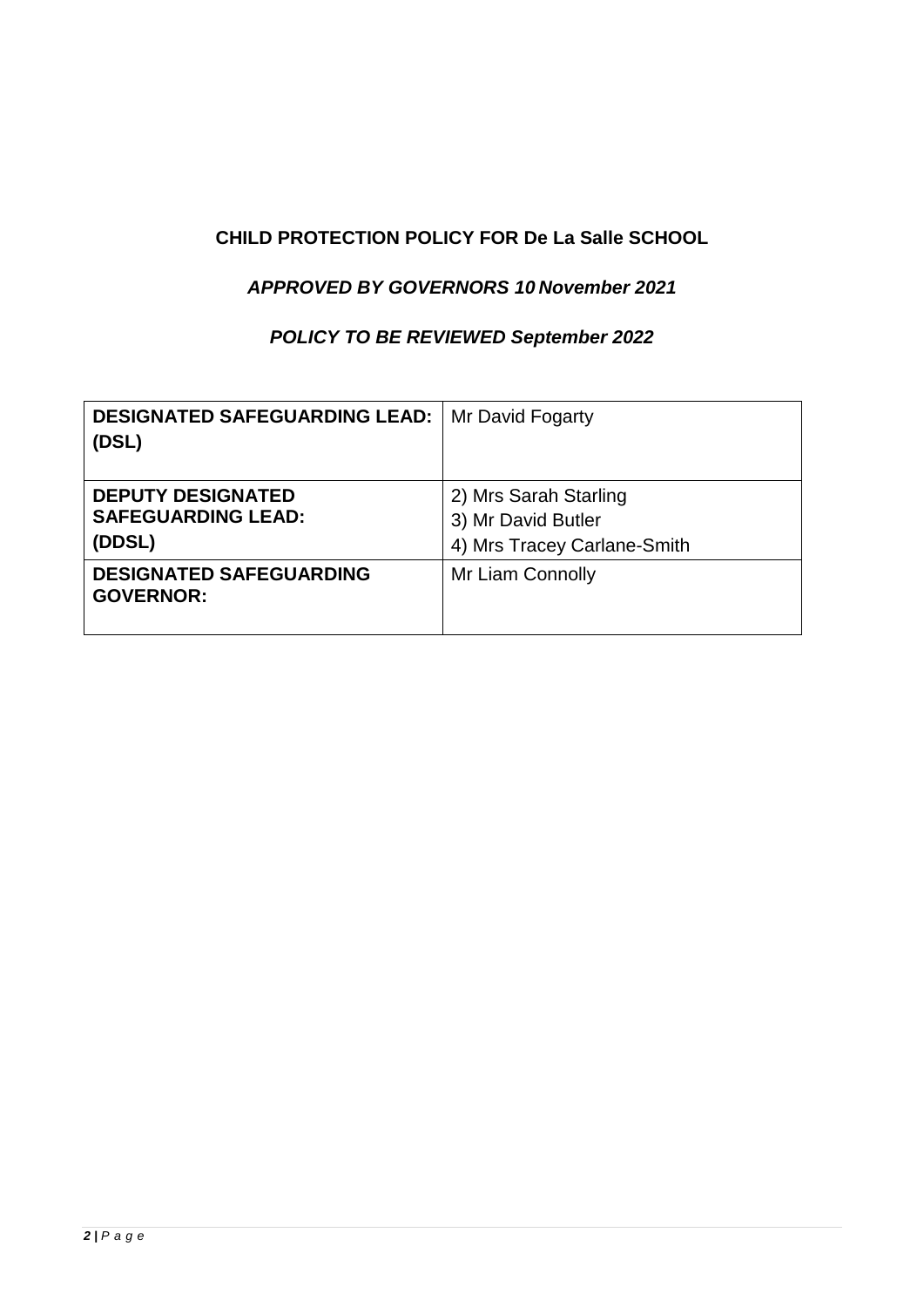# **Contents**

| 1                       | <b>Introduction</b>                                        |
|-------------------------|------------------------------------------------------------|
| $\mathbf{2}$            | <b>Statutory Framework</b>                                 |
| 3                       | <b>Roles and responsibilities</b>                          |
| 4                       | Types of abuse / specific safeguarding issues              |
| 5                       | Children potentially at risk of greater harm               |
| 6                       | <b>Procedures</b>                                          |
| $\overline{\mathbf{7}}$ | <b>Training</b>                                            |
| 8                       | <b>Professional confidentiality</b>                        |
| $\boldsymbol{9}$        | <b>Records and information sharing</b>                     |
| 10                      | <b>Interagency working</b>                                 |
| 11                      | Allegations about members of the workforce                 |
| 12                      | Use of reasonable force                                    |
| 13                      | Whistleblowing                                             |
| <b>Appendix A</b>       | <b>Children and Families Service Map and Key Contacts</b>  |
| <b>Appendix B</b>       | <b>Essex Windscreen of Need and levels of intervention</b> |
| <b>Appendix C</b>       | <b>Missing Children Protocol</b>                           |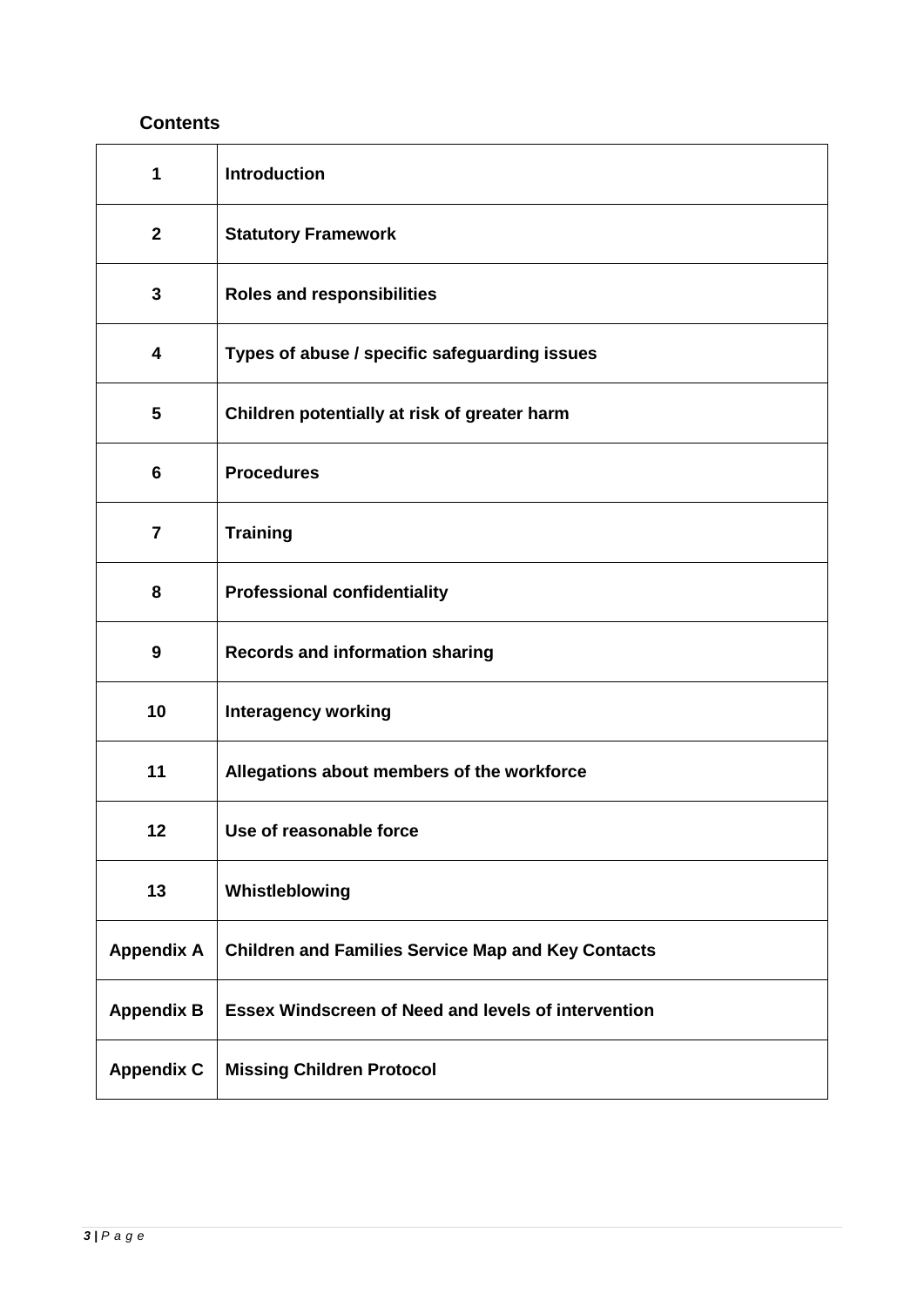# **1. Introduction**

Schools and their staff form part of the wider safeguarding system for children. Everyone who comes into contact with children and their families and carers has a role to play in safeguarding children. In order to fulfil this responsibility effectively, all professionals should make sure their approach is child-centred. This means that they should consider, at all times, what is in the best interests of the child.

*(Keeping Children Safe in Education – DfE, 2021)*

This Child Protection policy is for all staff, parents, governors, volunteers and the wider school community. It forms part of the safeguarding arrangements for our school and should be read in conjunction with the following:

- Keeping Children Safe in Education (DfE, 2021)
- the school Behaviour policy:
- the school Staff Behaviour policy (sometimes called Staff Code of Conduct);
- the safeguarding response to children missing from education
- the role of the designated safeguarding lead (Annex C of KCSIE)
- Additional Information for Safeguarding (Annex B of KCSIE)

Safeguarding and promoting the welfare of children *(everyone under the age of 18)* is defined in Keeping Children Safe in Education as:

- Protecting children from maltreatment
- Preventing impairment of children's mental and physical health or development
- Ensuring that children grow up in circumstances consistent with the provision of safe and effective care
- Taking action to enable all children to have the best outcomes

Our school has a whole-school approach to safeguarding, which ensures that keeping children safe is at the heart of everything we do and underpins all systems, processes and policies. It is important that our values are understood and shared by all children, staff, parents / carers, governors and the wider school community. Only by working in partnership, can we truly keep children safe.

# **2. Statutory framework**

There is government guidance set out in [Working Together \(DfE, 2018\)](https://assets.publishing.service.gov.uk/government/uploads/system/uploads/attachment_data/file/942454/Working_together_to_safeguard_children_inter_agency_guidance.pdf) on how agencies must work in partnership to keep children safe. This guidance places a shared and equal duty on three Safeguarding Partners (the Local Authority, Police and Health) to work together to safeguard and promote the welfare of all children in their area under multiagency safeguarding arrangements. These arrangements sit under the [Essex](http://www.escb.co.uk/Home.aspx)  [Safeguarding Children Board](http://www.escb.co.uk/Home.aspx) (ESCB). In Essex, the statutory partners are Essex County Council, Essex Police and five of the seven Clinical Commissioning Groups covering the county.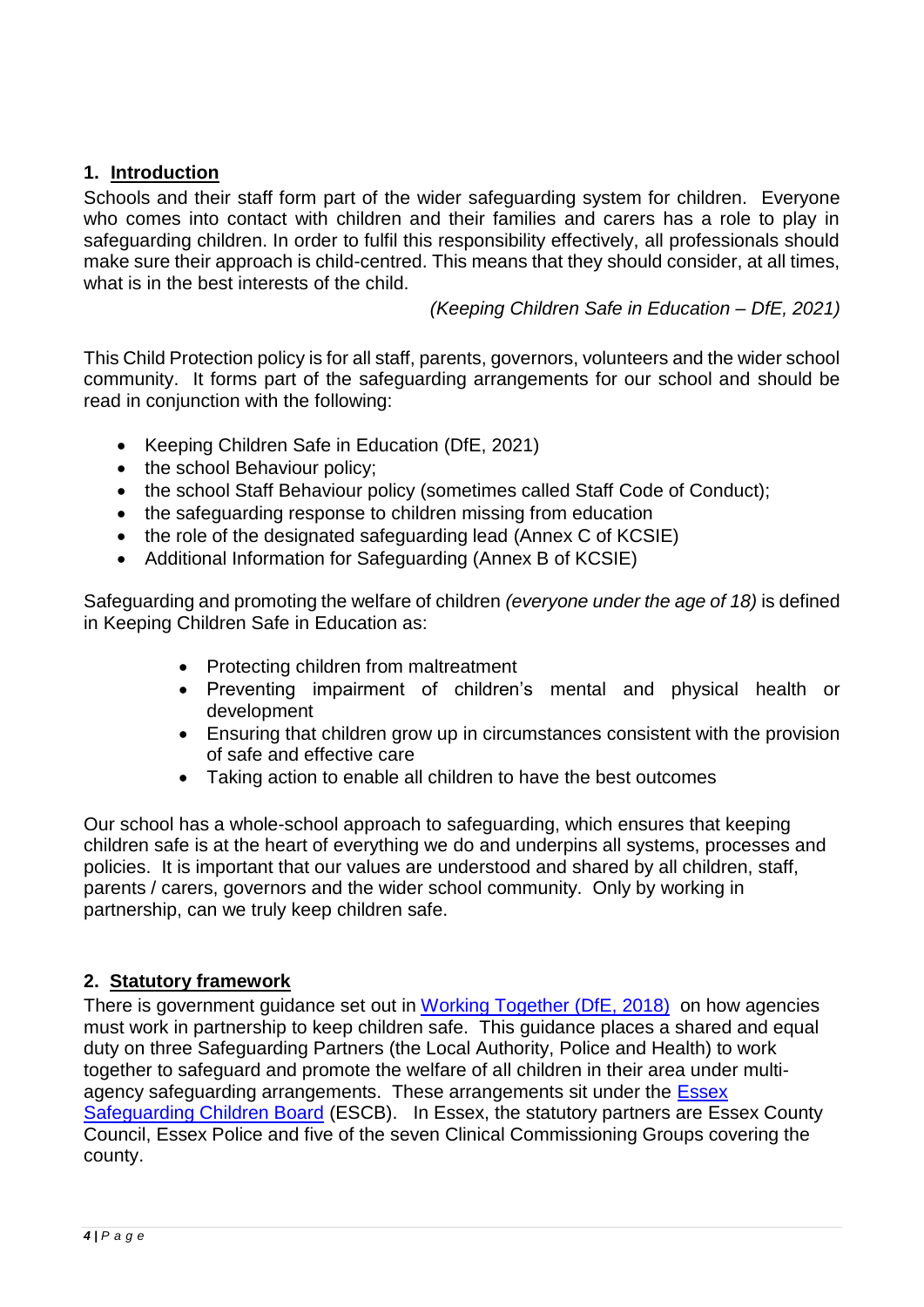Section 175 of the Education Act 2002 *(Section 157 for Independent schools)* places a statutory responsibility on the governing body to have policies and procedures in place that safeguard and promote the welfare of children who are pupils of the school.

In Essex, all professionals must work in accordance with the [SET Procedures .](http://www.escb.co.uk/) Our school also works in accordance with the following legislation and guidance *(this is not an exhaustive list)*:

[Keeping Children Safe in Education \(DfE, 2021\)](https://www.gov.uk/government/publications/keeping-children-safe-in-education--2) [Working Together \(DfE, 2018\)](https://assets.publishing.service.gov.uk/government/uploads/system/uploads/attachment_data/file/942454/Working_together_to_safeguard_children_inter_agency_guidance.pdf) Education Act (2002) [Essex Effective Support](https://www.essexeffectivesupport.org.uk/home/)  [Counter-Terrorism and Security Act \(HMG, 2015\)](http://www.legislation.gov.uk/ukpga/2015/6/contents) [Serious Crime Act 2015](https://www.gov.uk/government/collections/serious-crime-bill) (Home Office, 2015) Children and Social Work Act (2017) Children Missing Education - [statutory guidance for local authorities \(DfE, 2016\)](https://assets.publishing.service.gov.uk/government/uploads/system/uploads/attachment_data/file/550416/Children_Missing_Education_-_statutory_guidance.pdf) Sexual Offences Act (2003) Education (Pupil Registration) Regulations 2006 [Information sharing advice for safeguarding practitioners \(HMG, 2018\)](https://assets.publishing.service.gov.uk/government/uploads/system/uploads/attachment_data/file/721581/Information_sharing_advice_practitioners_safeguarding_services.pdf) [Data Protection Act \(2018\)](http://www.legislation.gov.uk/ukpga/2018/12/pdfs/ukpga_20180012_en.pdf) [What to do if you're worried a child is being abused \(](https://www.gov.uk/government/uploads/system/uploads/attachment_data/file/419604/What_to_do_if_you_re_worried_a_child_is_being_abused.pdf)HMG, 2015) [Searching, screening and confiscation](https://assets.publishing.service.gov.uk/government/uploads/system/uploads/attachment_data/file/674416/Searching_screening_and_confiscation.pdf) (DfE, 2018) Children Act (1989) Children Act (2004) [Preventing and Tackling Bullying \(DfE, 2017\)](https://www.gov.uk/government/uploads/system/uploads/attachment_data/file/623895/Preventing_and_tackling_bullying_advice.pdf) Female Genital Mutilation Act 2003 (S. 74 - Serious Crime Act 2015) [Sexual violence and sexual harassment between children in schools and colleges \(DfE,](https://www.gov.uk/government/publications/sexual-violence-and-sexual-harassment-between-children-in-schools-and-colleges)  [2021\)](https://www.gov.uk/government/publications/sexual-violence-and-sexual-harassment-between-children-in-schools-and-colleges) [Promoting positive emotional well-being and reducing the risk of suicide \(ESCB, 2018\)](https://schools.essex.gov.uk/pupils/Safeguarding/Emotional_Wellbeing_and_Mental_Health/Documents/Promoting%20Positive%20Emotional%20Well-being%20and%20Reducing%20the%20Risk%20of%20Suicide%20-%20Autumn%202018.pdf) [Preventing youth violence and gang involvement \(Home Office, 2015\)](https://assets.publishing.service.gov.uk/government/uploads/system/uploads/attachment_data/file/418131/Preventing_youth_violence_and_gang_involvement_v3_March2015.pdf) [Criminal Exploitation of children and vulnerable adult -](https://assets.publishing.service.gov.uk/government/uploads/system/uploads/attachment_data/file/741194/HOCountyLinesGuidanceSept2018.pdf) county lines guidance (Home Office, [2018\)](https://assets.publishing.service.gov.uk/government/uploads/system/uploads/attachment_data/file/741194/HOCountyLinesGuidanceSept2018.pdf) [Teaching on-line safety in schools \(DfE, 2019\)](https://assets.publishing.service.gov.uk/government/uploads/system/uploads/attachment_data/file/811796/Teaching_online_safety_in_school.pdf) Education Access Team CME [/ Home Education policy and practice \(ECC, 2018\)](https://schools.essex.gov.uk/pupils/Education_Access/Documents/Education%20Access%20-%20CME%20and%20EHE%20Team%20-%20Policy%20and%20Practice%20Guidance%20document.pdf) [Understanding and Supporting Behaviour -](https://schools.essex.gov.uk/pupils/Safeguarding/Pages/understanding-and-supporting-behaviour.aspx) good practice for schools (ECC, 2021)

# **3. Roles and responsibilities**

All adults working with or on behalf of children have a responsibility to protect them and to provide a safe environment in which they can learn and achieve their full potential. However, there are key people within schools and the Local Authority who have specific responsibilities under child protection procedures. The names of those in our school with these specific responsibilities (the designated safeguarding lead and deputy designated safeguarding lead) are shown on the cover sheet of this document. However, we are clear that safeguarding is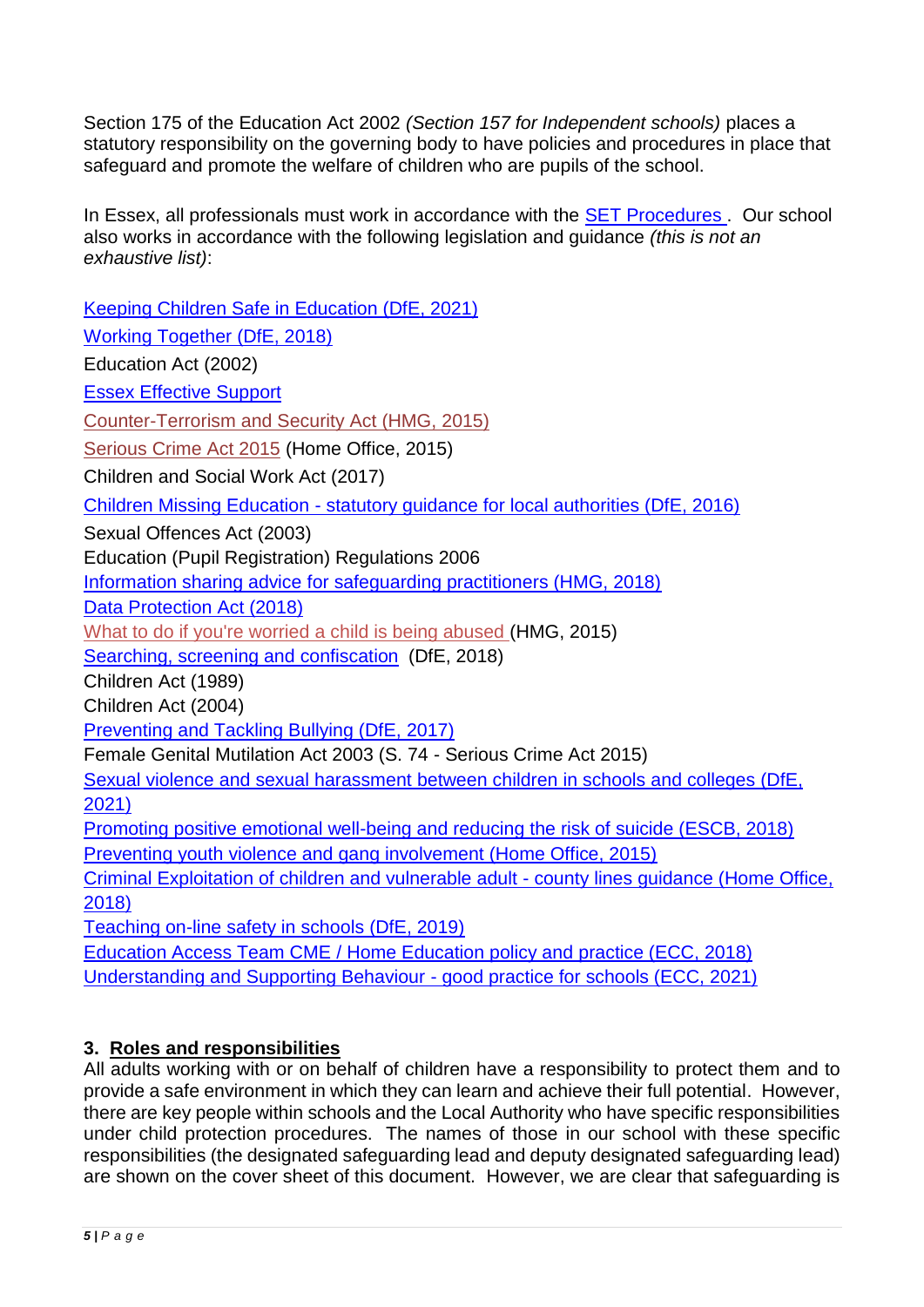everyone's responsibility and that everyone who comes into contact with children has a role to play.

#### **The governing body**

The governing body ensures that the policies, procedures and training in our school are effective and comply with the law at all times. It ensures that all required policies relating to safeguarding are in place, that the child protection policy reflects statutory and local guidance and is reviewed at least annually.

The governor for safeguarding arrangements is named on the front cover of this document. This governor takes strategic responsibility at governing body level for safeguarding arrangements in our school. The governing body ensures there is a named designated safeguarding lead and at least one deputy safeguarding lead in place (also named on the front cover).

The governing body ensures the school contributes to inter-agency working, in line with statutory and local guidance. It ensures that information is shared and stored appropriately and in accordance with statutory requirements.

The governing body ensures that all adults in our school who work with children undergo safeguarding and child protection training at induction as appropriate and that it is regularly updated. All staff members receive regular safeguarding and child protection updates, at least annually, to provide them with the relevant skills and knowledge to keep our children safe.

The governing body ensures our pupils are taught about safeguarding (including online safety) through teaching and learning opportunities as part of a broad and balanced curriculum. We work in accordance with government regulations which make the subjects of Relationships and Sex Education (for secondary age pupils) and Health Education (for all pupils in state-funded schools) mandatory.

The governing body and school leadership team are responsible for ensuring the school follows recruitment procedures that help to deter, reject or identify people who might abuse children. It adheres to statutory responsibilities to check adults working with children and has recruitment and selection procedures in place (see the school's 'Safer Recruitment' policy for further information). It ensures that volunteers are appropriately supervised in school.

#### **The Headteacher**

The Teachers' Standards 2012 state that teachers (which includes headteachers) should safeguard children's wellbeing and maintain public trust in the teaching profession as part of their professional duties. The Headteacher works in accordance with all statutory requirements for safeguarding and is responsible for ensuring that safeguarding policies and procedures adopted by the governing body are followed by all staff.

#### **The Designated Safeguarding Lead (and Deputy / Deputies)**

The designated safeguarding lead in school has ultimate lead responsibility for safeguarding and child protection. Their role includes managing child protection referrals, working with other agencies, ensuring all staff are appropriately trained and raising awareness of all safeguarding and child protection policies and procedures. They ensure that everyone in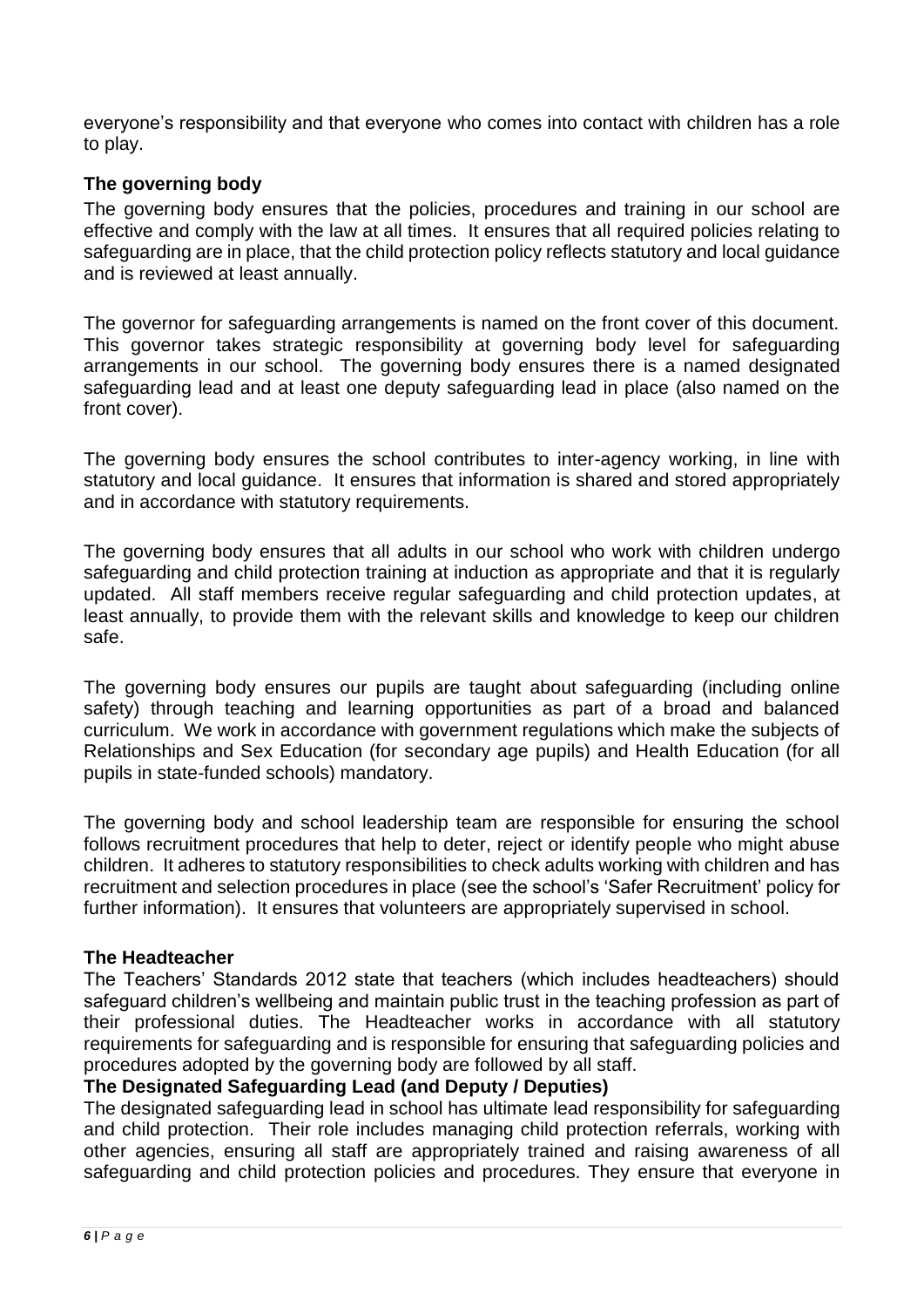school (including temporary staff, volunteers and contractors) is aware of these procedures and that they are followed at all times. They act as a source of advice and support for other staff (on child protection matters) and ensure that timely referrals to Essex Children's Social Care (Children and Families Hub) are made in accordance with current SET procedures. They work with the local authority and the ESCB as required and ensure that information is shared appropriately.

The deputy designated safeguarding lead / leads is / are trained to the same standard as the designated safeguarding lead. If for any reason the designated safeguarding lead is unavailable, the deputy designated safeguarding lead / leads will act in their absence*.* 

# **All school staff**

Everyone in our school has a responsibility to provide a safe learning environment in which our children can learn. Any child may benefit from early help and all staff members are aware of the local early help process and our role in it. They are aware of signs of abuse and neglect so they are able to identify children who may be in need of help or protection. All staff members are aware of and follow school processes (as set out in this policy) and are aware of how to make a referral to Social Care if there is a need to do so. If staff have any concerns about a child's welfare, they must act on them immediately and speak with the designated safeguarding lead (or deputy) – they do not assume that others have taken action.

## **4. Types of abuse / specific safeguarding issues**

Keeping Children Safe in Education (DfE, 2021) describes abuse in the following way:

*"Somebody may abuse or neglect a child by inflicting harm or by failing to act to prevent harm. Children may be abused in a family or in an institutional or community setting by those known to them or, more rarely, by others. Abuse can take place wholly online, or technology may be used to facilitate offline abuse. Children may be abused by an adult or adults or another child or children"*

Keeping Children Safe in Education refers to four categories of abuse:

- Physical
- Emotional
- Sexual
- Neglect

Our staff will always reassure children who report abuse / victims of abuse that they are taken seriously and that they will be supported and kept safe. We will never make a child feel ashamed for reporting abuse, nor make them feel they are causing a problem.

All staff in our school are aware of the signs of abuse and neglect so we are able to identify children who may be in need of help or protection. All staff are aware of environmental factors which may impact on a child's welfare and safety and understand safeguarding in the wider context (contextual safeguarding). We understand that abuse, neglect and safeguarding issues are rarely 'stand-alone' events and that, in most cases, multiple issues will overlap.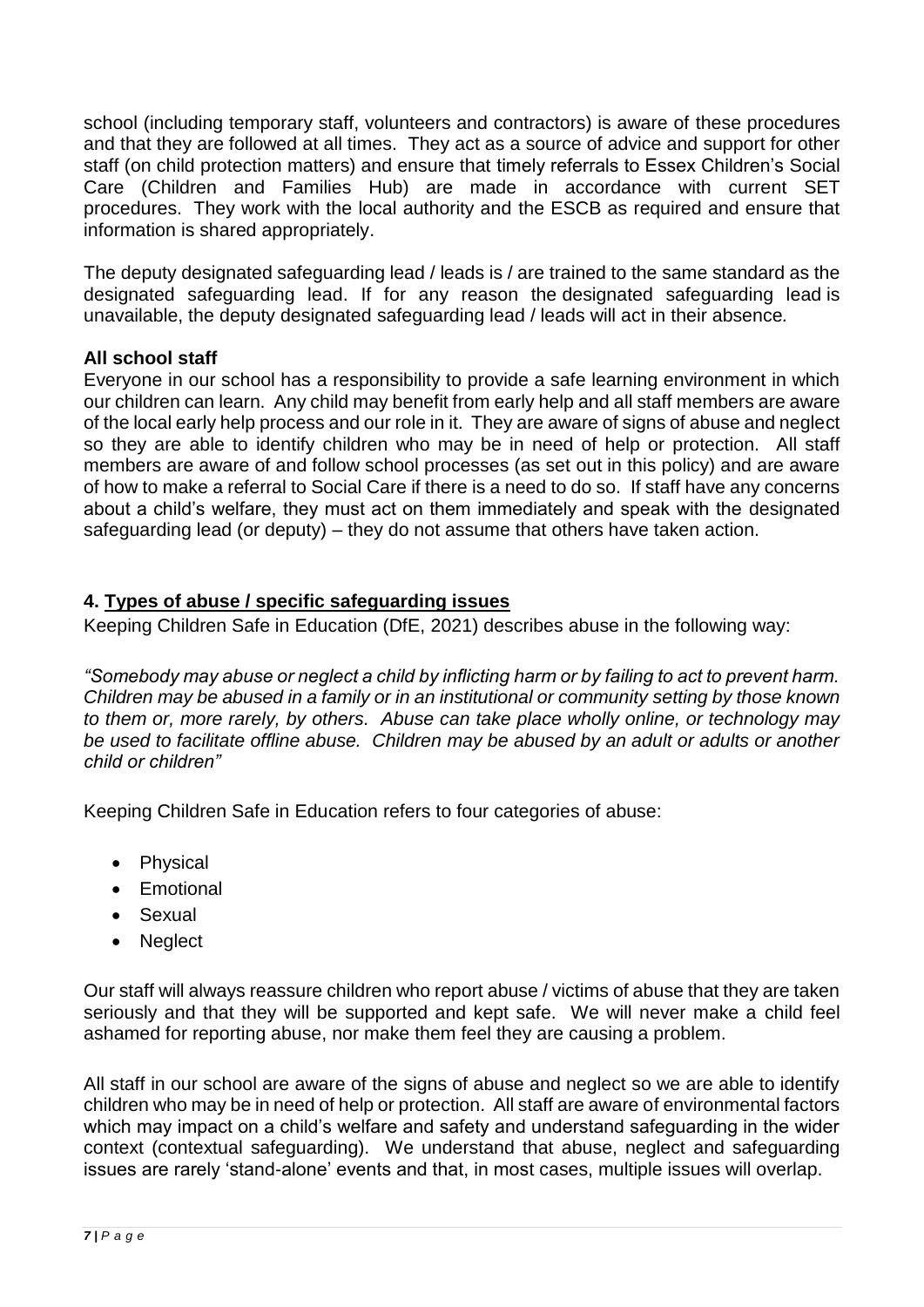In addition, staff are aware of other types of abuse and safeguarding issues that can put children at risk of harm. We understand that behaviours linked to issues such as drug taking and / or alcohol misuse, deliberately missing education and consensual / non-consensual sharing of nudes and semi-nudes images can be signs that children are at risk.

## **Child criminal exploitation (CCE) and Child Sexual Exploitation (CSE)**

Both CCE and CSE are forms of abuse that occur where an individual or group takes advantage of an imbalance in power to coerce, manipulate or deceive a child into taking part in sexual or criminal activity, in exchange for something the victim needs or wants, and/or for the financial advantage or increased status of the perpetrator or facilitator and/or through violence or the threat of violence. CSE and CCE can affect children, both male and female and can include children who have been moved (commonly referred to as trafficking) for the purpose of exploitation.

Some specific forms of CCE can include children being forced or manipulated into transporting drugs or money through county lines, working in cannabis factories, shoplifting or pickpocketing. They can also be forced or manipulated into committing vehicle crime or threatening/committing serious violence to others.

Child Sexual Exploitation (CSE) is a form of child abuse, which can happen to boys and girls from any background or community. It may occur over time, or be a one-off occurrence. In Essex, the definition of Child Sexual Exploitation (CSE) from the Department of Education (DfE, 2017) has been adopted:

*"Child Sexual Exploitation is a form of child sexual abuse. It occurs when an individual or group takes advantage of an imbalance of power to coerce, manipulate or deceive a child or young person under the age of 18 into sexual activity (a) in exchange for something the victim needs or wants, and/or (b) for the financial advantage or increased status of the perpetrator or facilitator. The victim may have been sexually exploited even if the sexual activity appears consensual. Child sexual exploitation does not always involve physical contact; it can also occur through the use of technology".*

It is understood that a significant number of children who are victims of CSE go missing from home, care and education at some point. Our school is alert to the signs and indicators of a child becoming at risk of, or subject to, CSE and will take appropriate action to respond to any concerns. The designated safeguarding lead will lead on these issues and work with other agencies as appropriate. This [one page process map](https://www.escb.co.uk/media/2075/cse-1-pager-sept-2019.pdf) sets out arrangements for CSE in Essex.

# **Children missing from education**

All children, regardless of their age, ability, aptitude and any special education needs they may have, are entitled to a full-time education. Our school recognises that a child missing education is a potential indicator of abuse or neglect and will follow the school procedures for unauthorised absence and for children missing education. It is also recognised that, when not in school, children may be vulnerable to or exposed to other risks, so we work with parents and other partners to keep children in school whenever possible.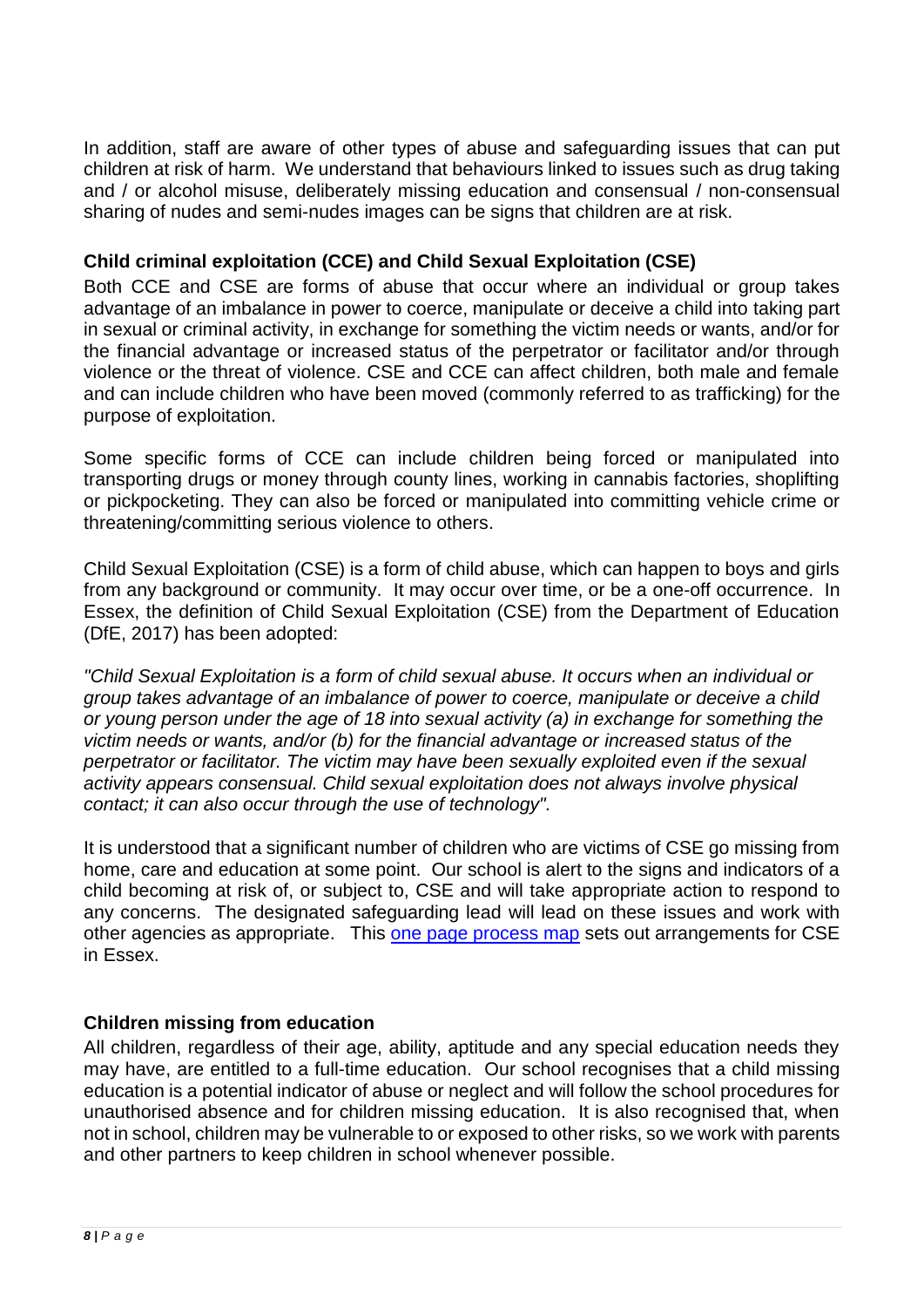Parents should always inform us of the reason for any absence. Where contact is not made, a referral may be made to another appropriate agency [\(Education Access Team,](https://schools.essex.gov.uk/pupils/Education_Access/Pages/default.aspx) Social Care or Police). Parents are required to provide at least two emergency contact numbers to the school, to enable us to communicate with someone if we need to.

Our school must inform the local authority of any pupil who has been absent without school permission for a continuous period of 10 days or more.

We work in accordance with the Essex Protocol for children who go missing during the school day (see Appendix C), to ensure that there is an appropriate response to children who go missing.

## **Contextual safeguarding**

Safeguarding incidents and behaviours can be associated with factors outside our school. All staff are aware of contextual safeguarding and the fact they should consider whether wider environmental factors present in a child's life are a threat to their safety and / or welfare. To this end, we will consider relevant information when assessing any risk to a child and share it with other agencies to support better understanding of a child and their family.

#### **Domestic abuse**

Domestic abuse can encompass a wide range of behaviours and may be a single incident or a pattern of incidents. Domestic abuse is not limited to physical acts of violence or threatening behaviour, and can include emotional, psychological, controlling or coercive behaviour, sexual and/or economic abuse. Our school recognises that exposure to domestic abuse can have a serious, long-term emotional and psychological impact on children. We work with other key partners and will share relevant information where there are concerns that domestic abuse may be an issue for a child or family or be placing a child at risk of harm.

#### **So-called 'honour-based violence' (including Female Genital Mutilation and forced marriage)**

*Female Genital Mutilation* (FGM) comprises all procedures involving partial or total removal of the external female genitalia or other injury to female genital organs. It is illegal in the UK and a form of child abuse.

As of October 2015, the Serious Crime Act 2015 (Home Office, 2015) introduced a duty on teachers (and other professionals) to notify the police of known cases of female genital mutilation where it appears to have been carried out on a girl under the age of 18. Our school will operate in accordance with the statutory requirements relating to this issue, and in line with local safeguarding procedures.

A *forced marriage* is one entered into without the full consent of one or both parties. It is where violence, threats or other forms of coercion is used and is a crime. Our staff understand how to report concerns where this may be an issue.

#### **Mental health**

Our staff are aware that mental health problems can, in some cases, be an indicator that a child has suffered or is at risk of suffering abuse, neglect or exploitation. We understand that, where children have suffered abuse or other potentially traumatic adverse childhood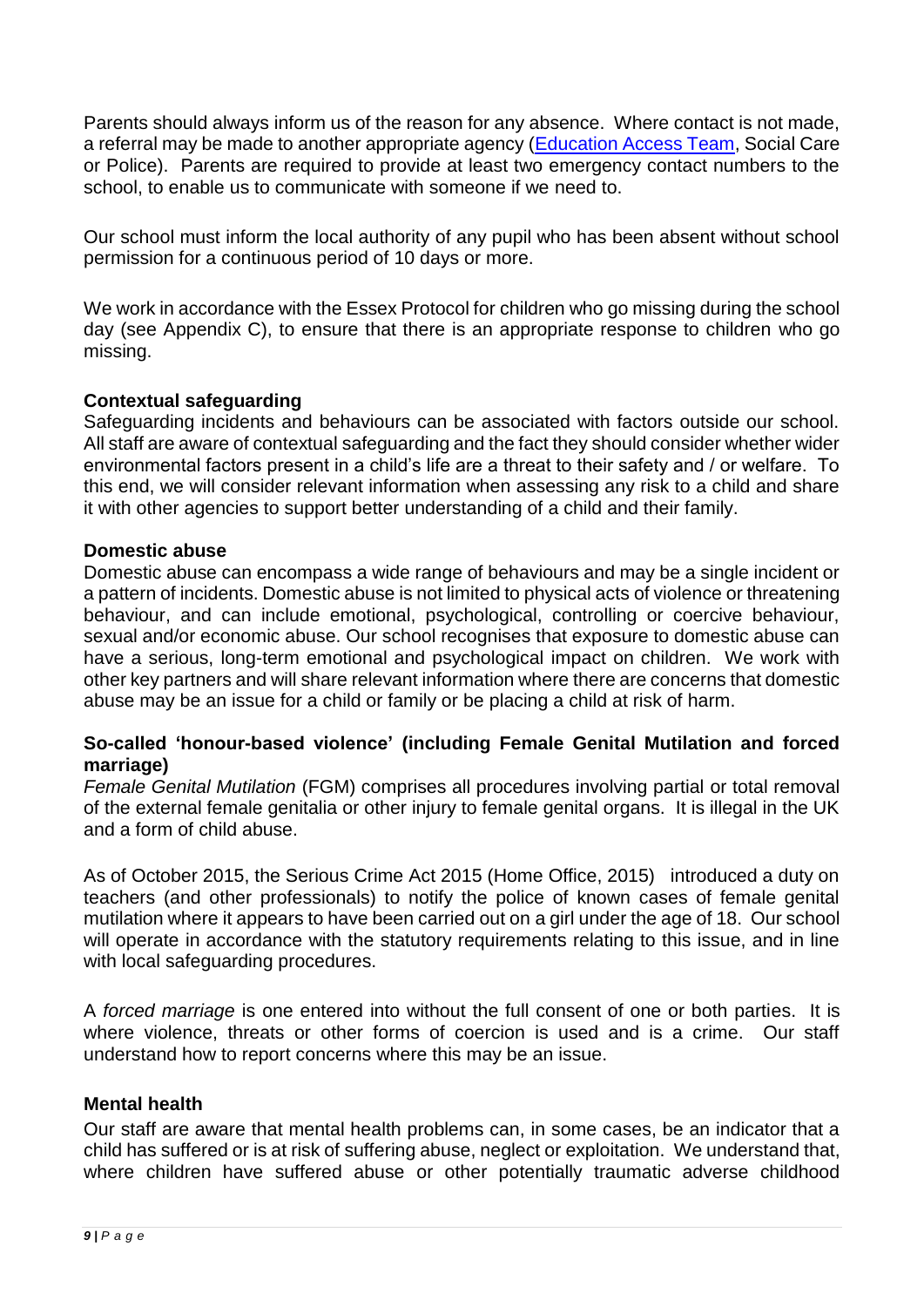experiences, this can have a lasting impact throughout childhood, adolescence and into adulthood. Where we have concerns this may impact on mental health, we will seek advice and work with other agencies as appropriate to support a child and ensure they receive the help they need.

Positive mental health is the concern of the whole community and we recognise that schools play a key part in this. Our school aims to develop the emotional wellbeing and resilience of all pupils and staff, as well as provide specific support for those with additional needs. We understand that there are risk factors which increase someone's vulnerability and protective factors that can promote or strengthen resiliency. The more risk factors present in an individual's life, the more protective factors or supportive interventions are required to counter-balance and promote further growth of resilience.

It is vital that we work in partnership with parents to support the well-being of our pupils. Parents should share any concerns about the well-being of their child with school, so appropriate support and interventions can be identified and implemented.

#### **Online safety**

We recognise that our children are growing up in an increasingly complex world, living their lives on and offline. This presents many positive and exciting opportunities, but we recognise it also presents challenges and risks. Any pupil can be vulnerable online, and their vulnerability can fluctuate depending on their age, developmental stage and personal circumstance. We want to equip our pupils with the knowledge needed to make the best use of the internet and technology in a safe, considered and respectful way, so they are able to reap the benefits of the online world.

The range of online risks could be categorised as:

**content:** being exposed to illegal, inappropriate or harmful material; for example pornography, fake news, suicide, racist or radical and extremist views;

**contact:** being subjected to harmful online interaction with other users; for example peer to peer pressure, commercial advertising as well as adults posing as children or young adults with the intention to groom or exploit them for sexual, criminal, financial or other purposes;

**conduct:** personal online behaviour that increases the likelihood of, or causes, harm; for example making, sending and receiving explicit images, or online bullying

**commerce:** risks such as online gambling, inappropriate advertising, phishing and / or financial scams

All staff in our school are aware of the risks to children online and we seek to help children keep themselves safe online in a range of ways - further information about our approach to online safety is available in our E-safety policy and our online safety guidance and resources guidance.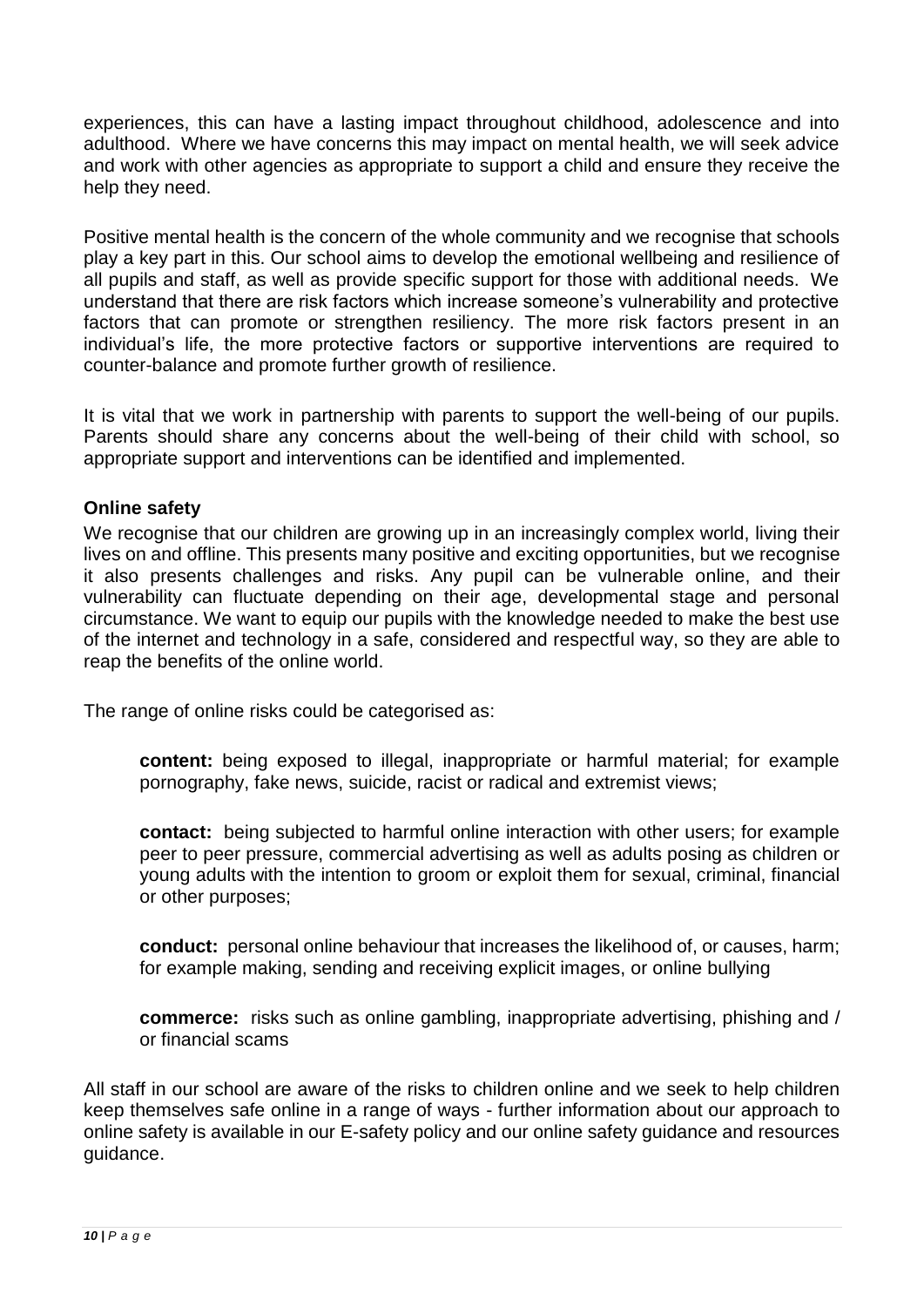#### **Peer on peer abuse**

Our school may be the only stable, secure and safe element in the lives of children at risk of, or who have suffered harm. Nevertheless, whilst at school, their behaviour may be challenging and defiant, or they may instead be withdrawn, or display abusive behaviours towards other children. Our school recognises that some children may abuse their peers and that this may happen in school, or outside of it. Any incidents of peer on peer abuse will be managed in the same way as any other child protection concern and will follow the same procedures. We will seek advice and support from other agencies as appropriate.

Our school recognises that, even though peer on peer abuse / harmful sexual abuse may not reported, it is likely that it is occurring and we are clear there is a zero tolerance to inappropriate or abusive behaviour. We understand the barriers which may prevent a child from reporting abuse and work actively to remove these.

Peer on peer abuse can manifest itself in many ways. This may include bullying (including cyber bullying), physical abuse, sexual violence / sexual harassment, 'up-skirting', 'sexting' or initiation / hazing type violence and rituals. We do not tolerate any harmful behaviour in school and will take swift action to intervene where this occurs, challenging inappropriate behaviours when they occur – we do not normalise abuse, nor allow a culture where it is tolerated.

We use lessons and assemblies to help children understand, in an age-appropriate way, what abuse is and we encourage them to tell a trusted adult if someone is behaving in a way that makes them feel uncomfortable. Our school understands the different gender issues that can be prevalent when dealing with peer on peer abuse. We will never make a child feel ashamed for reporting abuse, nor that they are creating a problem by doing so.

**The school has adopted the Essex Harmful sexual Behaviour/Peer on peer abuse policy.** 

#### **Prevention of radicalisation**

As of July 2015, the [Counter-Terrorism and Security Act \(HMG, 2015\)](http://www.legislation.gov.uk/ukpga/2015/6/contents) placed a new duty on schools and other education providers. Under section 26 of the Act, schools are required, in the exercise of their functions, to have "due regard to the need to prevent people from being drawn into terrorism". This duty is known as the Prevent duty.

It requires schools to:

- teach a broad and balanced curriculum which promotes spiritual, moral, cultural, mental and physical development of pupils and prepares them for the opportunities, responsibilities and experiences of life and must promote community cohesion
- be safe spaces in which children / young people can understand and discuss sensitive topics, including terrorism and the extremist ideas that are part of terrorist ideology, and learn how to challenge these ideas
- be mindful of their existing duties to forbid political indoctrination and secure a balanced presentation of political issues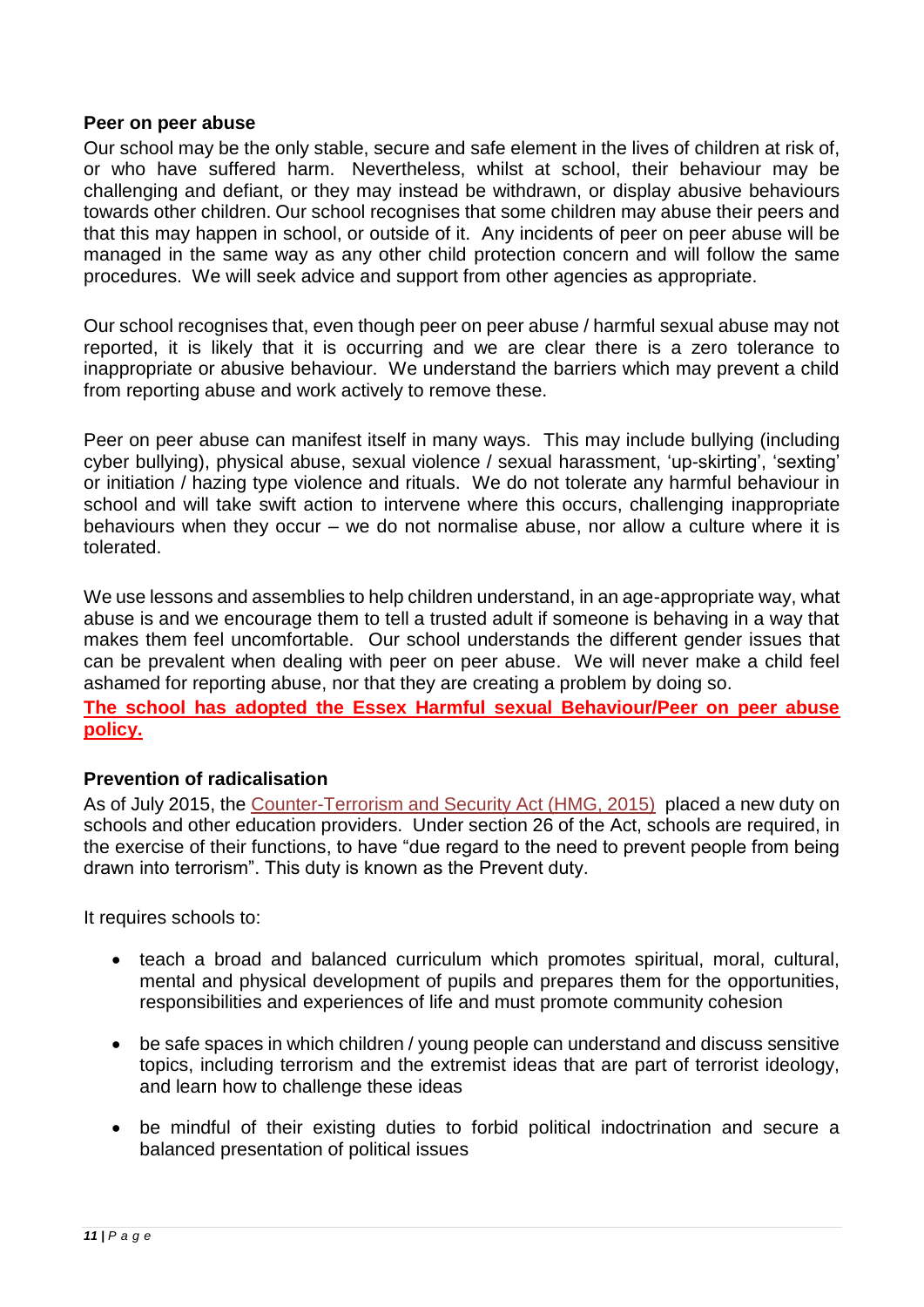CHANNEL is a national programme which focuses on providing support at an early stage to people identified as vulnerable to being drawn into terrorism.

Our school operates in accordance with local procedures for PREVENT and with other agencies, sharing information and concerns as appropriate. Where we have concerns about extremism or radicalisation, we will seek advice from appropriate agencies and, if necessary, refer to Social Care and / or the Channel Panel.

## **Serious violence**

All staff are aware of the risk factors and indicators which may signal that children are at risk from or involved with serious violent crime. These may include increased absence from school, a change in friendships or relationships with older individuals or groups, a significant decline in performance, signs of self-harm or a significant change in well-being, or signs of assault or unexplained injuries. Unexplained gifts or new possessions could also indicate that a child has been approached by, or is involved with, individuals associated with criminal networks or gangs.

## **5. Children potentially at risk of greater harm**

We recognise that some children may potentially be at risk of greater harm and require additional help and support. These may be children with a Child in Need or Child Protection Plan, those in Care or previously in Care or those requiring mental health support. We work with Social Care and other appropriate agencies to ensure there is a joined-up approach to planning for these children and that they receive the right help at the right time.

Our school understands that children with special educational needs (SEN) and / or disabilities can face additional safeguarding challenges. Barriers can exist when recognising abuse and neglect in this group of children. These can include:

- Assumptions that indicators of possible abuse such as behaviour, mood and injury relate to the child's disability, without further exploration
- That they may be more prone to peer group isolation than others
- The potential to be disproportionally impacted by things like bullying, without outwardly showing signs
- Communication difficulties in overcoming these barriers

#### **6. Procedures**

Our school works with key local partners to promote the welfare of children and protect them from harm. This includes providing a co-ordinated offer of early help when additional needs of children are identified and contributing to inter-agency plans which provide additional support (through a Child in Need or a Child Protection plan).

All staff members have a duty to identify and respond to suspected / actual abuse or disclosures of abuse. Any member of staff, volunteer or visitor to the school who receives a disclosure or allegation of abuse, or suspects that abuse may have occurred **must** report it immediately to the designated safeguarding lead (or, in their absence, the deputy designated safeguarding lead).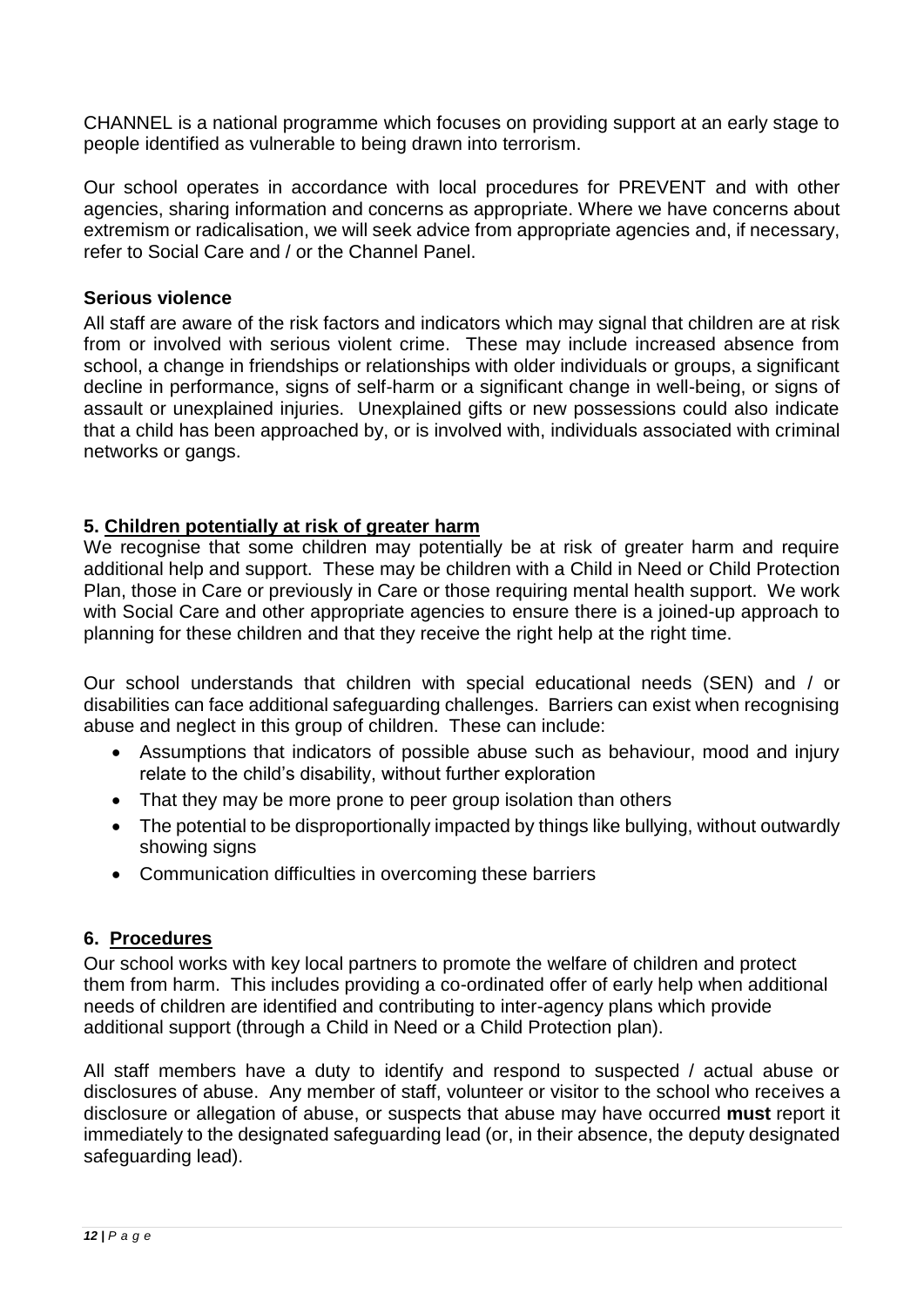All action is taken in accordance with the following guidance:

- Essex Safeguarding Children Board guidelines the SET (Southend, Essex and Thurrock) Child Protection Procedures (ESCB, 2019)
- [Essex Effective Support](https://www.essex.gov.uk/report-a-concern-about-a-child)
- Keeping Children Safe in Education (DfE, 2021)
- Working Together to Safeguard Children (DfE, 2018)
- 'Effective Support for Children and Families in Essex' (ESCB)
- PREVENT Duty Counter-Terrorism and Security Act (HMG, 2015)

Any staff member or visitor to the school must refer any concerns to the designated safeguarding lead or deputy designated safeguarding lead. Where there is risk of immediate harm, concerns will be referred by telephone to the Children and Families Hub and / or the Police. Less urgent concerns or requests for support will be sent to the Children and Families Hub via [Essex Effective Support.](https://www.essex.gov.uk/report-a-concern-about-a-child) The school may also seek advice from Social Care or another appropriate agency about a concern, if we are unsure how to respond to it. Wherever possible, we will share any safeguarding concerns, or an intention to refer a child to Children's Social Care, with parents or carers. However, we will not do so where it is felt that to do so could place a child at greater risk of harm or impede a criminal investigation. If it is necessary for another agency to meet with a child in school, we will always seek to inform parents or carers, unless we are advised not to by that agency. On occasions, it may be necessary to consult with the Children and Families Hub and / or Essex Police for advice on when to share information with parents / carers.

If a member of staff continues to have concerns about a child and feels the situation is not being addressed or does not appear to be improving, all staff understand they should press for re-consideration of the case with the designated safeguarding lead.

If, for any reason, the designated safeguarding lead (or deputy) is not available, this will not delay appropriate action being taken. Safeguarding contact details are displayed in the school to ensure that all staff members have unfettered access to safeguarding support, should it be required. Any individual may refer to Social Care where there is suspected or actual risk of harm to a child.

When new staff, volunteers or regular visitors join our school they are informed of the safeguarding arrangements in place, the name of the designated safeguarding lead (and deputy/deputies) and how to share concerns with them.

# **7. Training**

In line with statutory requirements, the designated safeguarding lead (and deputy/deputies) undertake Level 3 child protection training at least every two years. The Headteacher, all staff members and governors receive appropriate child protection training which is regularly updated and in line with advice from the Essex Safeguarding Children Board (ESCB). In addition, all staff members and other adults working with children in our school receive safeguarding and child protection updates as required, but at least annually, to provide them with relevant skills and knowledge to safeguard children effectively. Records of any child protection training undertaken are kept for all staff and governors.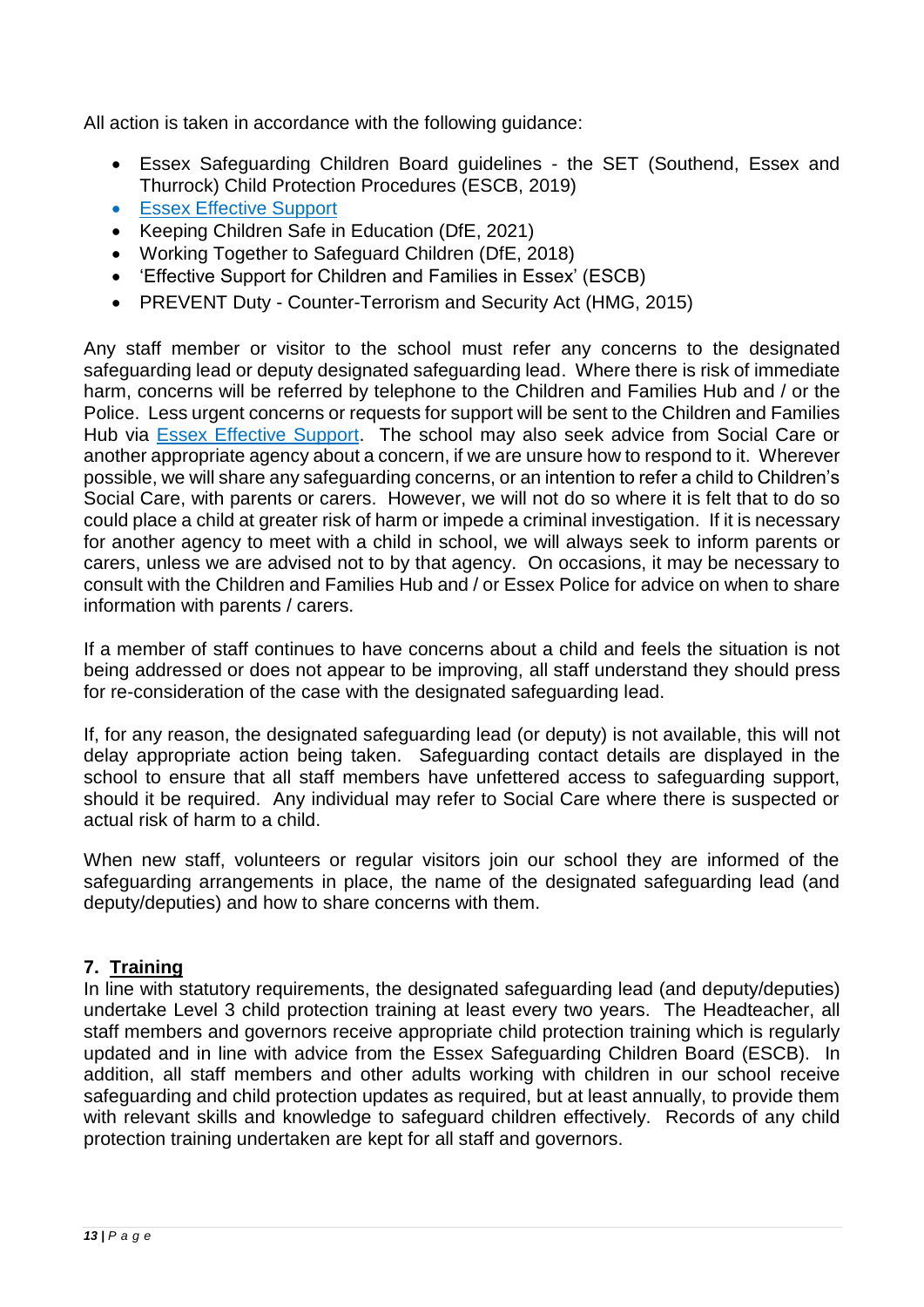The school ensures that the designated safeguarding lead (and deputy) also undertakes training in inter-agency working and other matters as appropriate.

# **8. Professional confidentiality**

Confidentiality is an issue which needs to be discussed and fully understood by all those working with children, particularly in the context of child protection. A member of staff must never guarantee confidentiality to anyone about a safeguarding concern (including parents / carers or pupils) or promise to keep a secret. In accordance with statutory requirements, where there is a child protection concern, this must be reported to the designated safeguarding lead and may require further referral to and subsequent investigation by appropriate authorities.

Information on individual child protection cases may be shared by the designated safeguarding lead (or deputy) with other relevant staff members. This will be on a 'need to know' basis only and where it is in the child's best interests to do so.

# **9. Records and information sharing**

Well-kept records are essential to good child protection practice. Our school is clear about the need to record any concern held about a child or children within our school and when these records should be shared with other agencies.

Where there are concerns about the safety of a child, the sharing of information in a timely and effective manner between organisations can reduce the risk of harm. Whilst the Data Protection Act 2018 places duties on organisations and individuals to process personal information fairly and lawfully, it is not a barrier to sharing information where the failure to do so would result in a child or vulnerable adult being placed at risk of harm. Similarly, human rights concerns, such as respecting the right to a private and family life would not prevent sharing information where there are real safeguarding concerns. Fears about sharing information cannot be allowed to stand in the way of the need to safeguard and promote the welfare of children at risk of abuse or neglect. Generic data flows related to child protection are recorded in our Records of Processing Activity and regularly reviewed; and our online school privacy notices accurately reflect our use of data for child protection purposes.

Any member of staff receiving a disclosure of abuse or noticing signs or indicators of abuse, will record it as soon as possible, noting what was said or seen (if appropriate, using a body map to record), giving the date, time and location. All records will be dated and lodged on CPOMS (Child Protection Online Monitoring System. This is then presented to the designated safeguarding lead (or deputy), who will decide on appropriate action and record this accordingly on CPOMS or on relevant electronic form from the appropriate external agency, E.g. Children and Families Hub.

Any records relating to child protection are kept on an individual child protection file for that child (which is separate to the pupil file). All child protection records are stored securely and confidentially and will be retained for 25 years after the pupil's date of birth, or until they transfer to another school / educational setting.

In line with statutory guidance, where a pupil transfers from our school to another school / educational setting (including colleges), their child protection records will be forwarded to the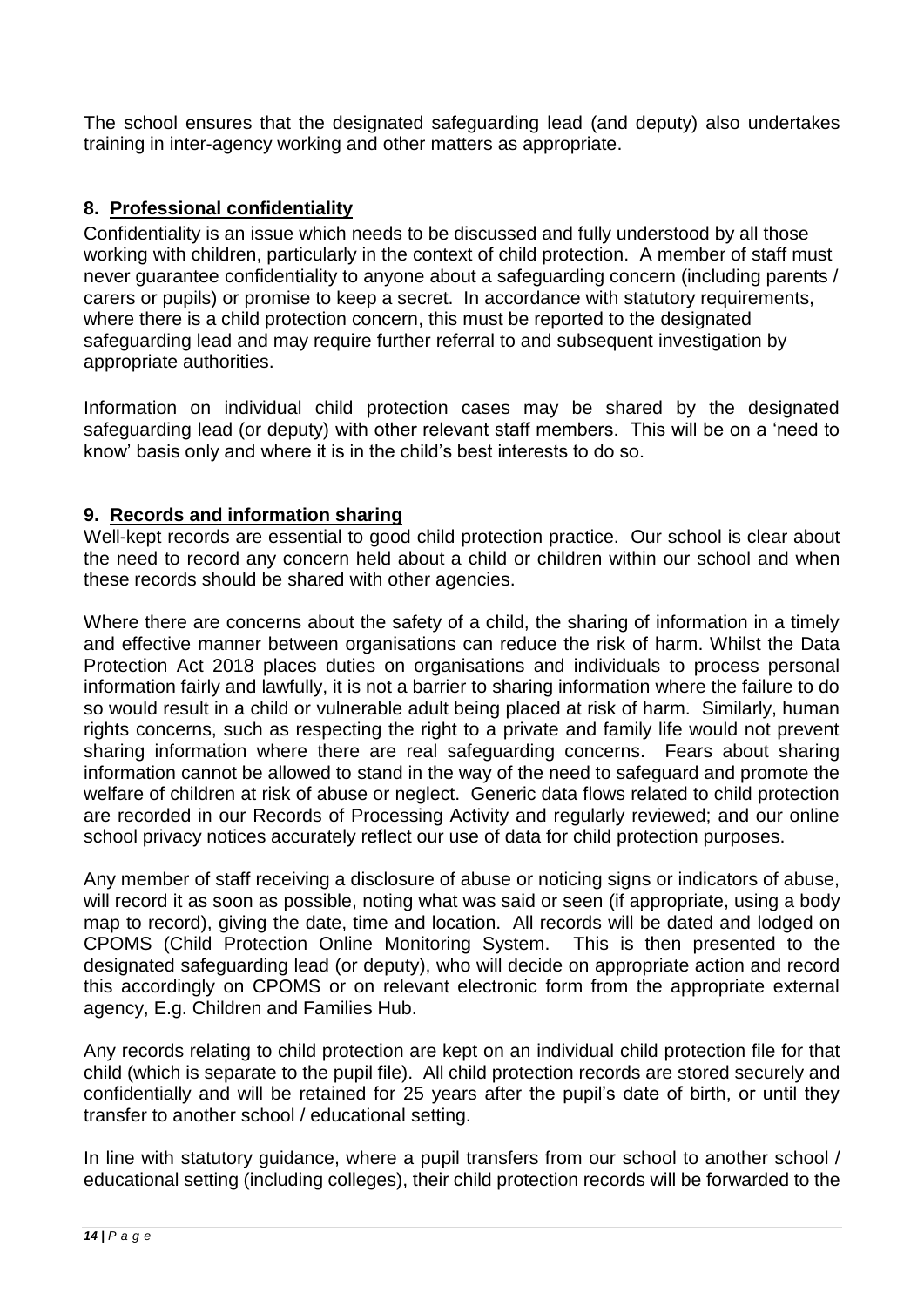new educational setting. These will be marked 'Confidential' and for the attention of the receiving school's designated safeguarding lead, with a return address on the envelope so it can be returned to us if it goes astray. We will obtain evidence that the paperwork has been received by the new school and then destroy any copies held in our school. Where appropriate, the designated safeguarding lead may also make contact with the new educational setting in advance of the child's move there, to enable planning so appropriate support is in place when the child arrives.

Where a pupil joins our school, we will request child protection records from the previous educational establishment (if none are received).

## **10. Interagency working**

It is the responsibility of the designated safeguarding lead to ensure that the school is represented at, and that a report is submitted to, any statutory meeting called for children on the school roll or previously known to them. Where possible and appropriate, any report will be shared in advance with the parent(s) / carer(s). The member of staff attending the meeting will be fully briefed on any issues or concerns the school has and be prepared to contribute to the discussions.

If a child is subject to a Care, Child Protection or a Child in Need plan, the designated safeguarding lead will ensure the child is monitored regarding their school attendance, emotional well-being, academic progress, welfare and presentation. If the school is part of the core group, the designated safeguarding lead will ensure the school is represented, provides appropriate information and contributes to the plan at these meetings. Any concerns about the Child Protection plan and / or the child's welfare will be discussed and recorded at the core group meeting, unless to do so would place the child at further risk of significant harm. In this case the designated safeguarding lead will inform the child's key worker immediately and then record that they have done so and the actions agreed.

# **11. Allegations about members of the workforce**

All staff members are made aware of the boundaries of appropriate behaviour and conduct. These matters form part of staff induction and are outlined in the Staff Behaviour policy / Code of Conduct. The school works in accordance with statutory guidance and the SET procedures (ESCB, 2019) in respect of allegations against an adult working with children (in a paid or voluntary capacity).

The school has processes in place for reporting any concerns about a member of staff (or any adult working with children). Any concerns about the conduct of a member of staff must be referred to the Headteacher (or the Deputy Headteacher in their absence), as they have responsibility for managing employment issues. Where the allegation concerns an agency member of staff, the Headteacher (or Deputy) will liaise with the agency, while following due process.

Where the concern involves the Headteacher, it should be reported direct to the Chair of Governors.

The SET procedures (ESCB, 2019) require that, where an allegation against a member of staff is received, the Headteacher, senior named person or the Chair of Governors must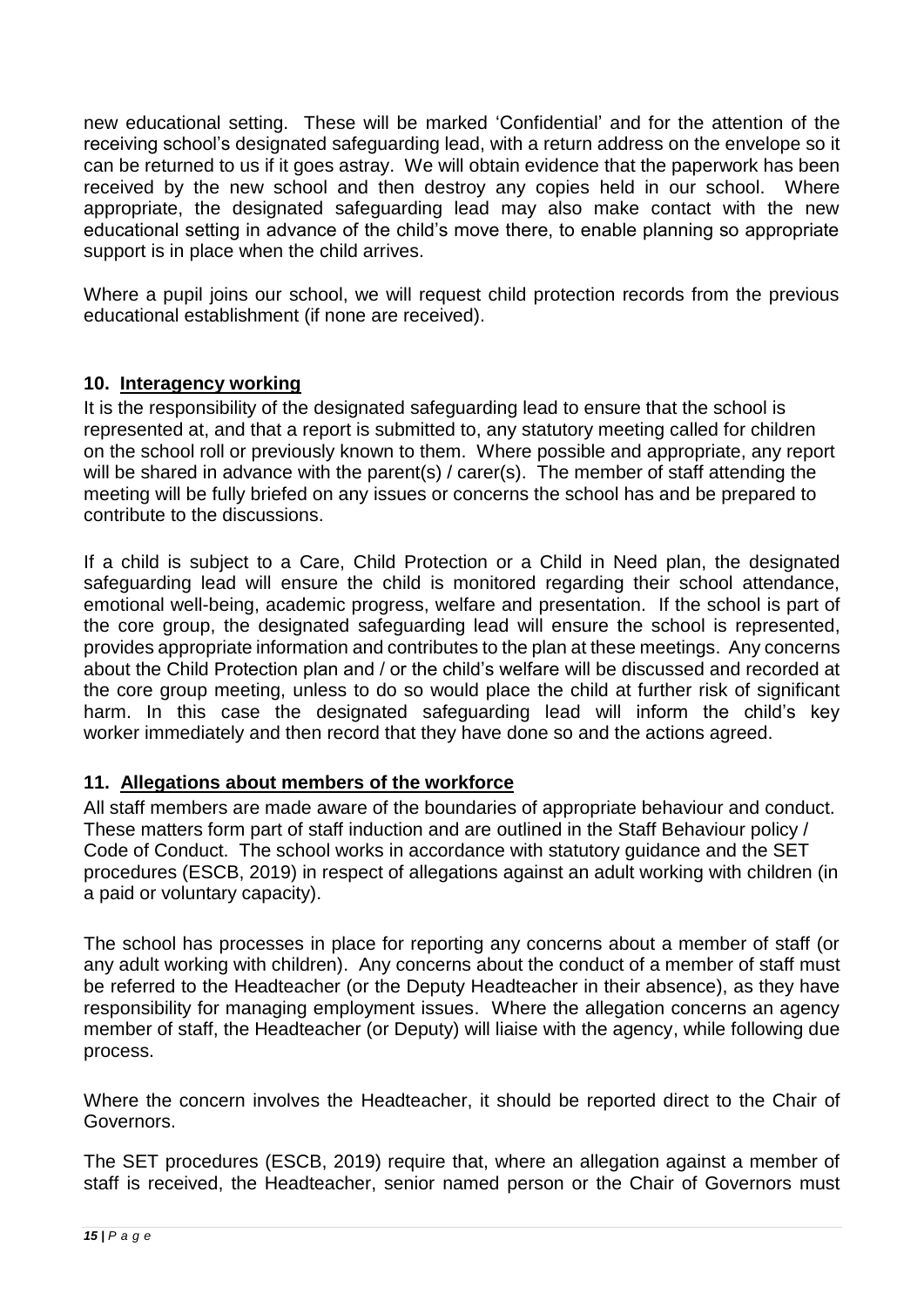inform the duty Local Authority Designated Officer (LADO) in the Children's Workforce Allegations Management Team on **03330 139 797** within one working day. However, wherever possible, contact with the LADO will be made immediately as they will then advise on how to proceed and whether the matter requires Police involvement. This will include advice on speaking to pupils and parents and HR. The school does not carry out any investigation before speaking to the LADO.

Staffing matters are confidential and the school operates within a statutory framework around Data Protection.

# **12. Use of reasonable force**

The term 'reasonable force' covers a broad range of actions used by staff that involve a degree of physical contact to control or restrain children. There are circumstances when it is appropriate for staff to use reasonable force to safeguard children and young people, such as guiding a child to safety or breaking up a fight. 'Reasonable' means using no more force than is needed. Our school works in accordance with statutory and local guidance on the use of reasonable force *(see section 2)* and recognises that where intervention is required, it should always be considered in a safeguarding context.

## **13. Whistleblowing**

All members of staff and the wider school community should be able to raise concerns about poor or unsafe practice and feel confident any concern will be taken seriously by the school leadership team. We have 'whistleblowing' procedures in place and these are available in the school Whistleblowing Policy. However, for any member of staff who feels unable to raise concerns internally, or where they feel their concerns have not been addressed, they may contact the [NSPCC whistleblowing helpline](https://www.nspcc.org.uk/what-you-can-do/report-abuse/dedicated-helplines/whistleblowing-advice-line/) on: 0800 028 0285 (line is available from 8:00 AM to 8:00 PM, Monday to Friday) or by email at: [help@nspcc.org.uk.](mailto:help@nspcc.org.uk)

Parents or others in the wider school community with concerns can contact the NSPCC general helpline on: 0808 800 5000 (24 hour helpline) or email: [help@nspcc.org.uk.](mailto:help@nspcc.org.uk)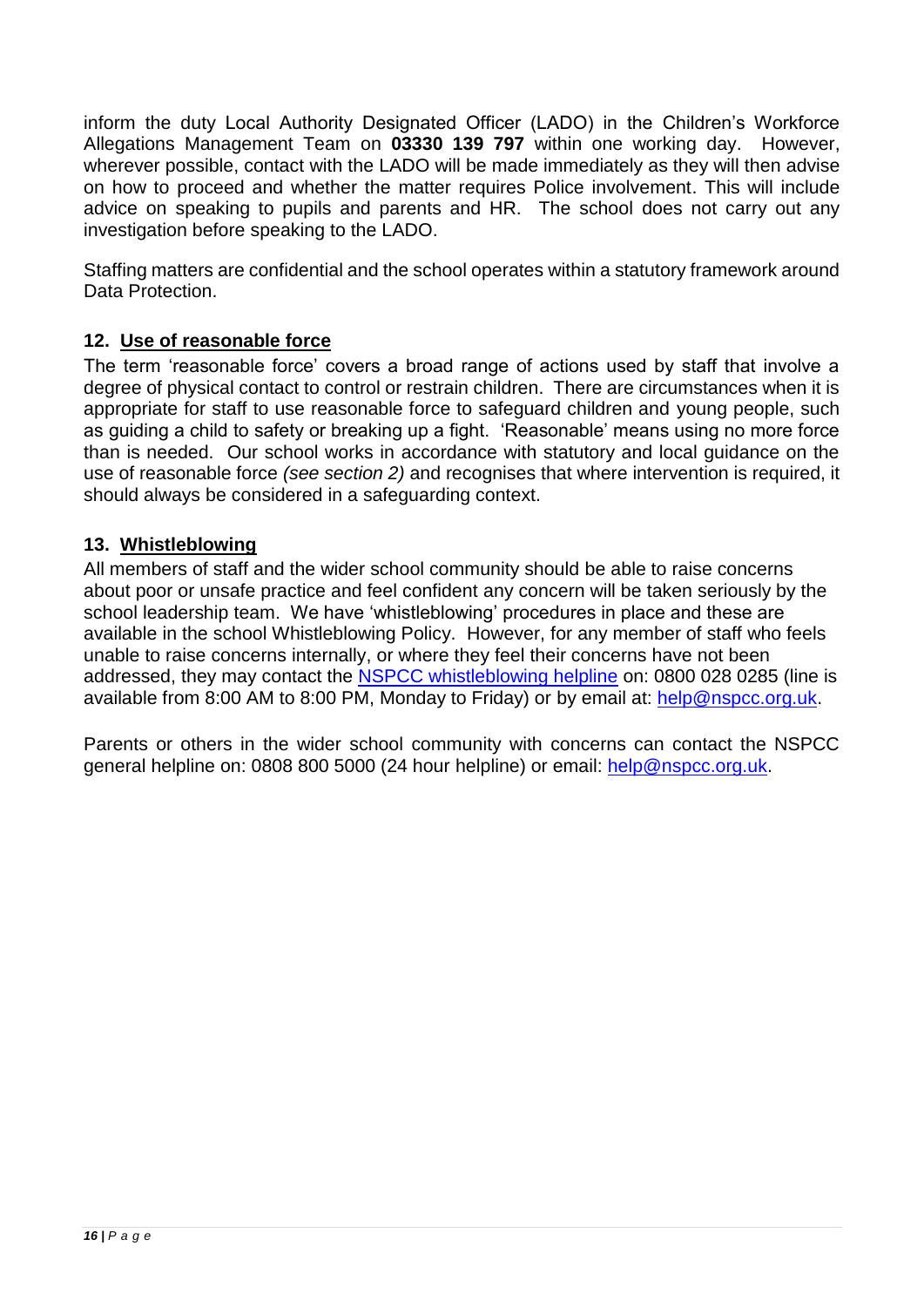## **Appendix A: Children and Families Service Map and Key Contacts**

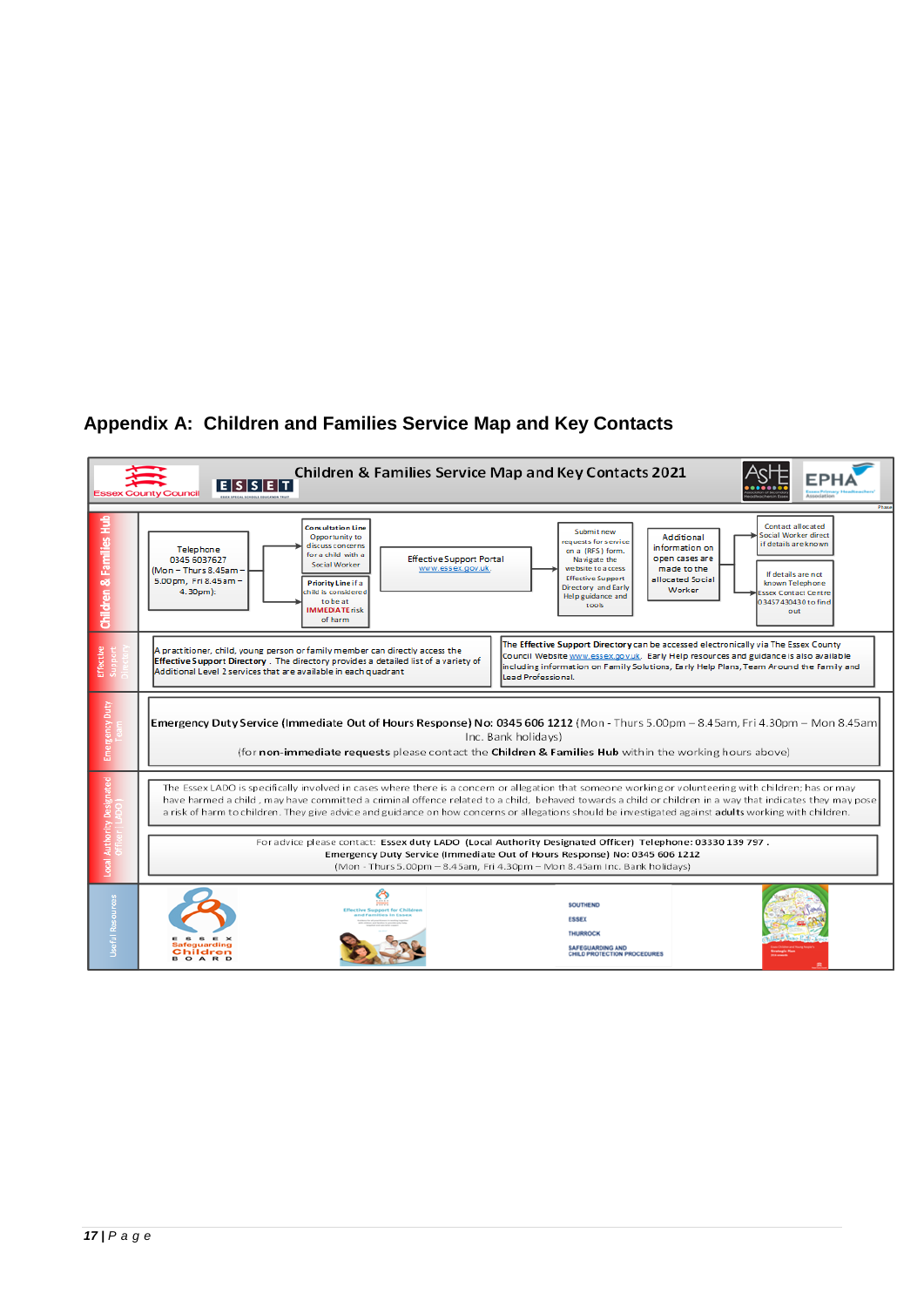

## **Appendix B: Essex Windscreen of Need and levels of intervention**

All partners working with children, young people and their families will offer support as soon as we are aware of any additional needs. We will always seek to work together to provide support to children, young people and their families at the lowest level possible in accordance with their needs.

Children with **Additional** needs are best supported by those who already work with them, such as Family Hubs or schools, organising additional support with local partners as needed. When an agency is supporting these children, an Early Help Plan and a Lead Professional are helpful to share information and co-ordinate work alongside the child and family.

For children whose needs are **Intensive**, a coordinated multi-disciplinary approach is usually best, involving either an Early Help Plan or a Shared Family Assessment (SFA), with a Lead Professional to work closely with the child and family to ensure they receive all the support they require. Examples of intensive services are children's mental health services and Family Solutions.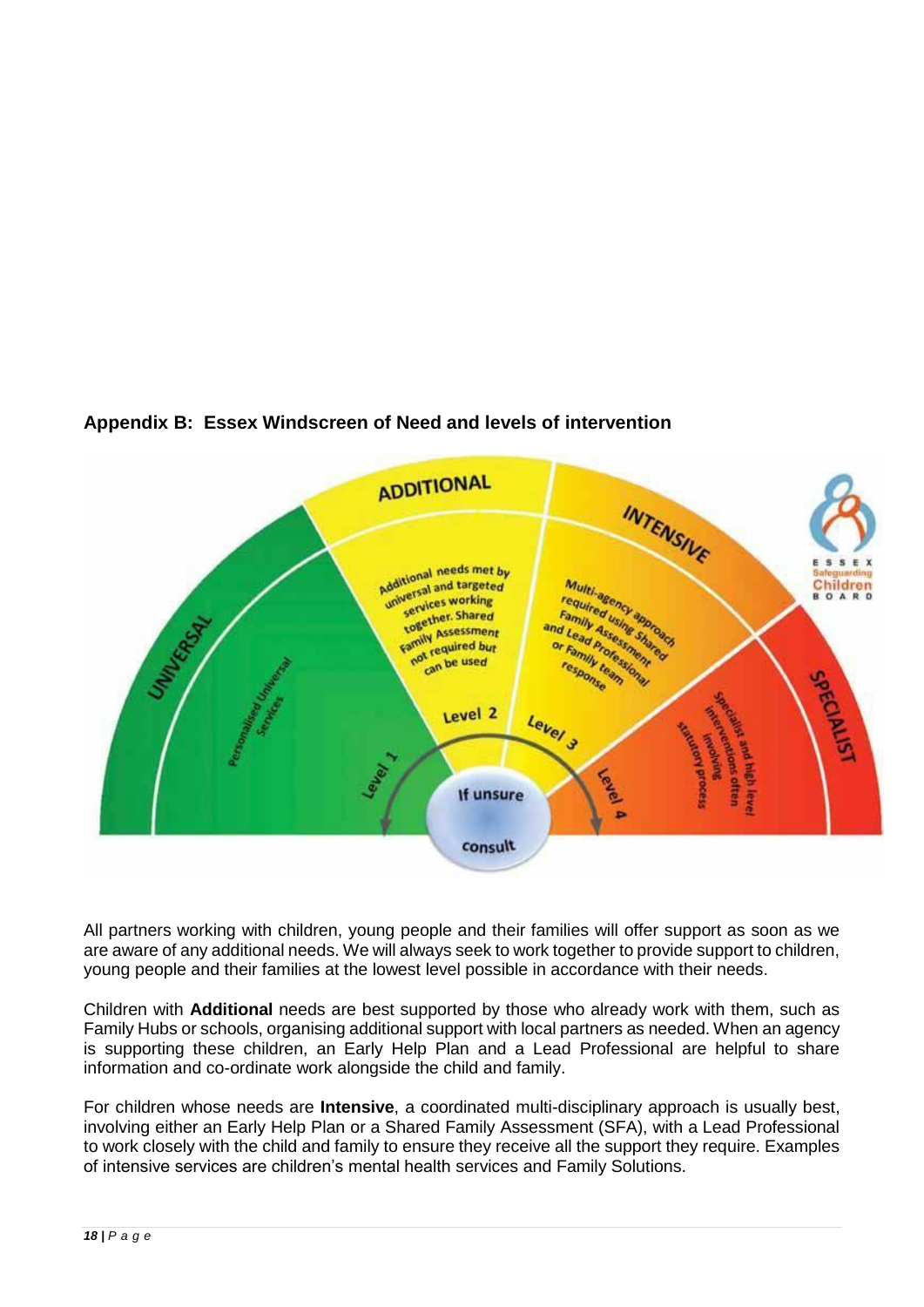**Specialist** services are where the needs of the child are so great that statutory and/or specialist intervention is required to keep them safe or to ensure their continued development. Examples of specialist services are Children's Social Care or Youth Offending Service. By working together effectively with children that have additional needs and by providing coordinated multidisciplinary/agency support and services for those with intensive needs, we seek to prevent more children and young people requiring statutory interventions and reactive specialist services.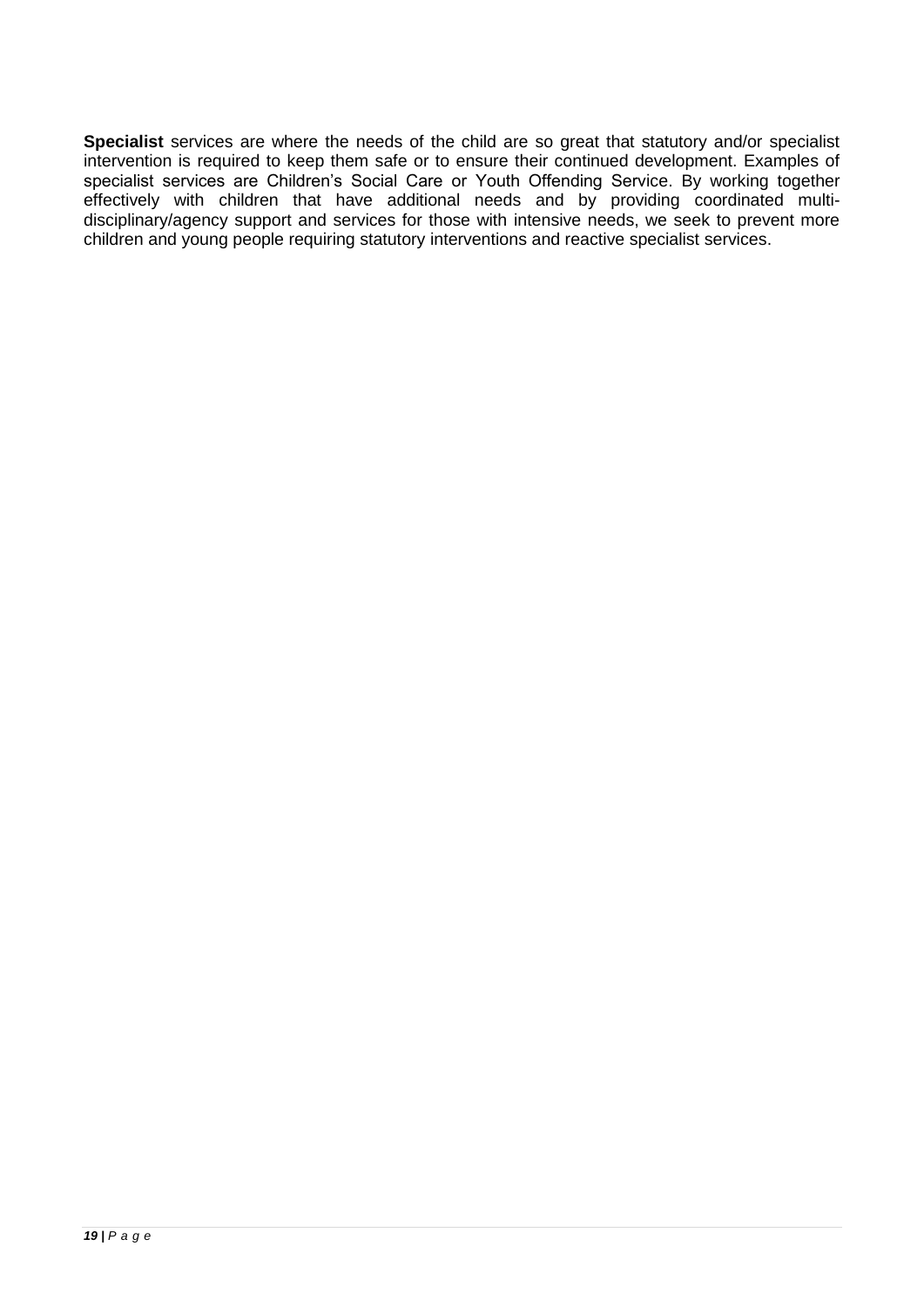# **Arrangements for children who go missing during the school day**

#### **Definition of Missing**

*The definition of missing used in Essex is 'anyone whose whereabouts cannot be established will be considered as missing until located and his or her well-being confirmed'.*

(College of Policing Authorised Professional Practice Guidance)

#### 1. **Introduction**

This guidance sets out the procedures to follow when children go missing from schools and other educational settings, hereafter referred to as educational settings.

Missing children are among the most vulnerable in our community. Sometimes children go missing from educational settings; when this occurs, it is important that action is taken quickly to address this, and in line with local procedures.

This document should be read in conjunction with the educational setting's Child Protection Policy, and the Southend, Essex and Thurrock Child Protection Procedures (SET Procedures).

- [Essex Schools Infolink](https://schools.essex.gov.uk/pupils/Safeguarding/Templates_for_Reporting_and_Recording_Child_Protection_Concerns/Pages/default.aspx) for the model Child Protection Policy and other resources
- [Essex Safeguarding Children Board](https://www.escb.co.uk/) for the SET Procedures and other resources

A child going missing could be a 'one-off' incident that, following investigation, does not need further work. However, a child going missing frequently could be an indicator of underlying exploitation or other forms of child abuse.

Educational settings should consider missing episodes like any other child protection concern and take action as appropriate, for example, by contacting parents/carers, the Children & Families Hub consultation line, and in an emergency, the priority line or the police. It may be appropriate to use the Early Help Procedures (including holding a Team Around the Family meeting) to address the issues and prevent escalation. Advice should be sought and concerns should be escalated if there is no improvement.

Where children missing frequently are open to Children's Social Care, a Missing Prevention Plan may be in place. Where this is the case, the educational setting may be set actions as part of the Missing Prevention Plan and should receive a copy if consent has been provided.

#### **2. When a child goes missing**

When it is suspected that a child is missing from an educational setting this must be addressed immediately. Active steps to locate the child should be taken, for example, searching the premises and surrounding areas, contacting the child by phone, text and social media, and contacting their parents/carers. If none of these actions locate the child, then they must be reported missing to the Police by dialling 101, **or 999 if there is a belief that the child is immediately suffering significant harm.** It is important that the police are informed of any checks already completed as it may save time and prevent duplication of tasks set by the police to locate a child.